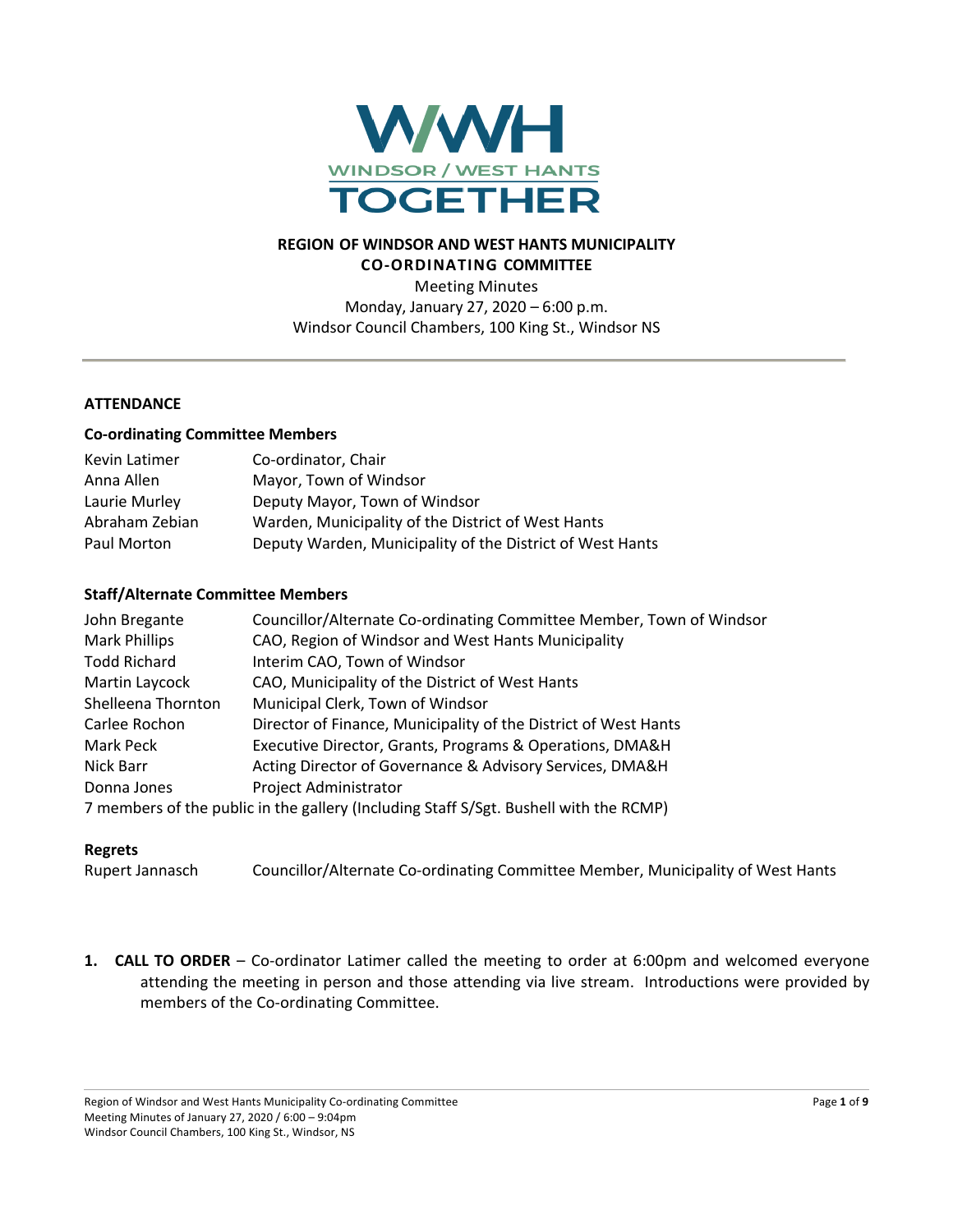## **2. CONFLICT OF INTEREST DECLARATION**

- Warden Zebian declared a conflict of interest on item 7 (f). Left his seat at the table at 7:39pm and returned following Committee decision on the item at 7:52pm.
- **3. APPROVAL OF AGENDA** Additions and/or Deletions

## **MOVED/SECONDED THAT THE AGENDA BE APPROVED AS CIRCULATED. MOTION CARRIED**

### **4. APPROVAL OF MINUTES**

(a) Meeting of January 6, 2020

## **MOVED/SECONDED THAT THE MINUTES OF JANUARY 6, 2020 BE APPROVED AS CIRCULATED. MOTION CARRIED.**

(b) Meeting of November 18, 2019

## **MOVED/SECONDED THAT THE MINUTES OF THE NOVEMBER 18, 2019 MEETING MINUTES BE AMENDED AS CIRCULATED. MOTION CARRIED.**

#### **5. DELEGATIONS / PRESENTATIONS**

- (a) Survey Results Presentation Hubert Hu
	- Co-ordinator Latimer gave a brief history of how the requirement for the public engagement survey came about.
	- CAO Laycock introduced Mr. Hu and advised he had been working with Mr. Hu and Dr. Reilly over the months of November and December while they prepared the report.
	- Mr. Hu reviewed the results of the survey responses with the Committee members.
	- Mayor Allen commented there were no big surprises in the report and noted that issues of the day are usually what gets filtered into a survey of this kind.
	- Warden Zebian stated the report was much better than what he was expecting and noted some observations. That consolidation would be very good for the region, with more cooperation, efficiencies and less government.
	- Deputy Murley stated that she appreciated the analysis.
	- Co-ordinator Latimer noted it was a good document that would be helpful for the new Council when considering its go-forward priorities.

#### **6. BUSINESS ARISING FROM PREVIOUS MINUTES**

- (a) Work Plan Update
	- Co-ordinator Latimer reviewed various sections of the workplan with the Committee members including Governance, Human Resources, Successor Rights, Policing, Fire Services, Planning Services,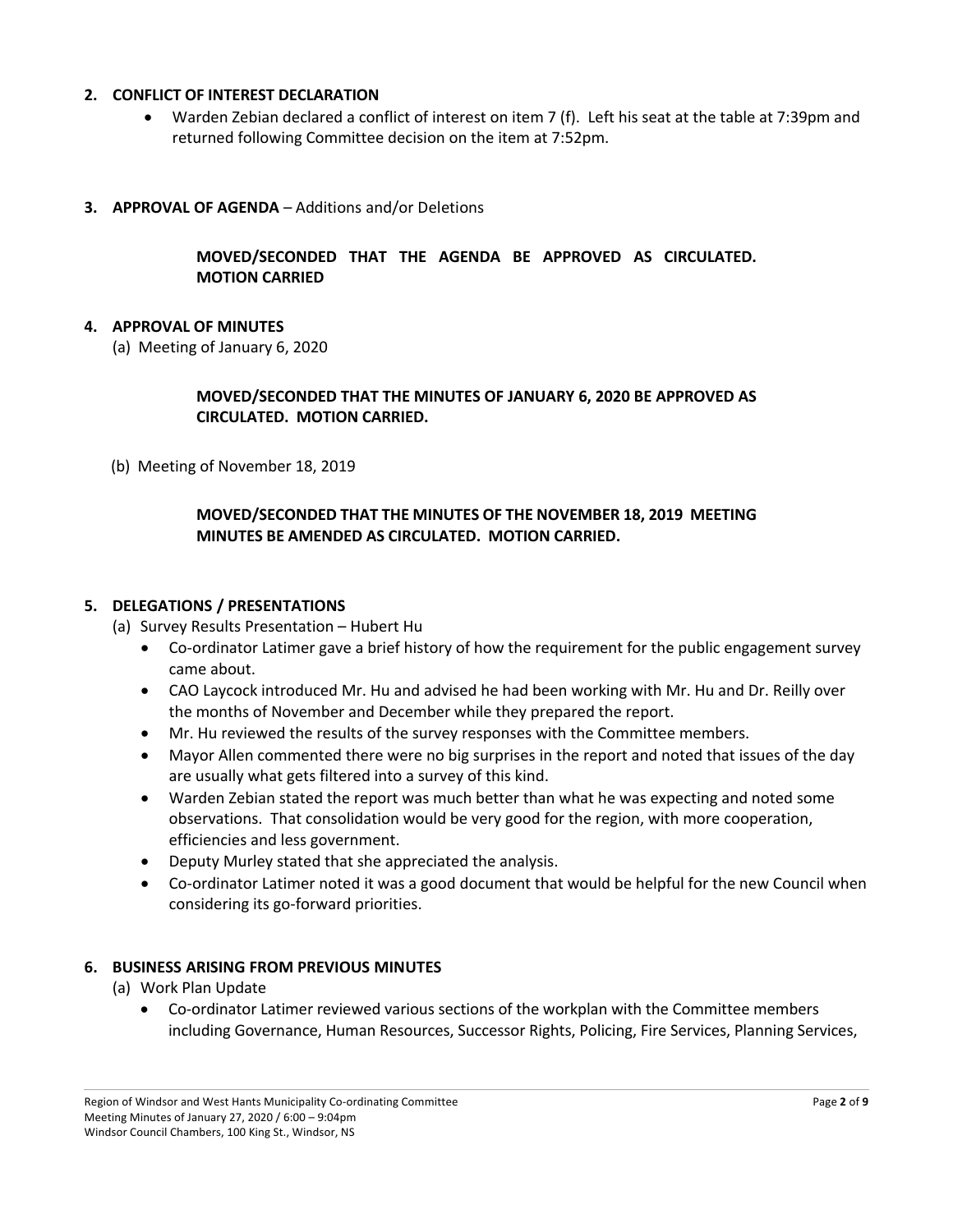Asset Management, Financial, Administrative/Administration and Making the Change. Noted that reports included in the agenda would address many of the items highlighted above.

- (b) Update Terms of Reference
	- Co-ordinator Latimer highlighted the updates to the Terms of Reference put forward.

# **MOVED/SECONDED THAT THE CO-ORDINATING COMMITTEE APPROVE THE UPDATED AND AMENDED TERMS OF REFERENCES AS THEY ARE INCLUDED IN THE AGENDA PACKAGE. MOTION CARRIED**

- (c) Community Engagement Proposal
	- CAO Laycock presented the Community Engagement proposal to the members of the Co-ordinating Committee and noted they were working through the schedule that was included in the agenda package.
	- Updated the members on upcoming one-on-one meetings with Community Leaders including Glooscap First Nations, African Nova Scotia communities within Windsor/West Hants, Acadian communities, working with the schools to engage the students and finalizing some details with active members of our senior's community within Windsor/West Hants.
	- CAO Laycock noted they are open to meeting with others and advised the Committee if they knew of other groups to point him in that direction.
	- Noted the idea behind having the one-on-one meetings is so they could help shape a larger focus meeting that could target what the issues are and to build on the survey results.
	- Advised that Ms. Remme, the Community Relations Co-ordinator for the new Region, has been brought in so that she could continue the work on this project into the spring and summer.

# **7. STAFF REPORTS**

- (a) CAO Report
	- CAO Phillips noted the highlights of his report and provided updates in the areas of Governance, Administration, Finance, Parks & Recreation, Planning & Development, Economic Development, Public Works and Infrastructure and Protective Services.
	- Warden Zebian asked if Hantsport Public Works office would be a surplus item now, or were there plans for it if the intent is to house all the Public Works Department into one office in Windsor? CAO Phillips clarified, with regards to inside and outside workers, administratively, they see Public Works in the Windsor environment, any administrative staff in Hantsport staff would be moved to Windsor.
	- Noted some areas are still under review while they look at ways to identify efficiencies.
	- Co-ordinator Latimer requested the final versions of the organizational charts for the new Region be brought forward for the next meeting.

(b) Council Remuneration Report

• CAO Phillips presented his report on Council Remuneration to the Committee members and noted the highlights.

MOVED/SECONDED THAT THE CO-ORDINATING COMMITTEE APPROVE THE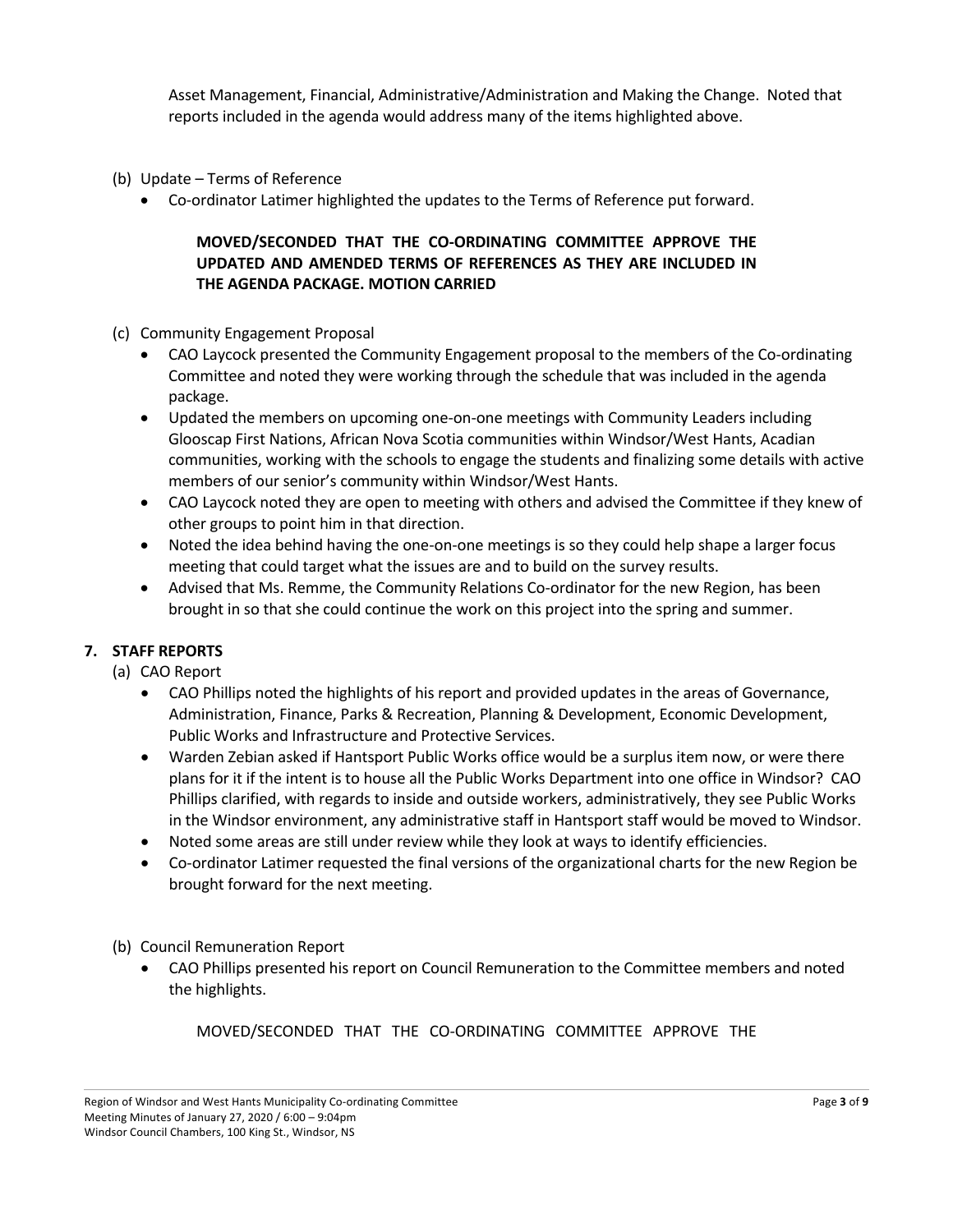GROSS REMUNERATION STIPEND FOR:

- MAYOR \$53,000:
- DEPUTY MAYOR \$27,950;
- COUNCILLORS \$26,500

AND THAT MATCHING (COUNCIL MEMBER/MUNICPAL UNIT) PENSION CONTRIBUTION OF 6% EACH (SIMILAR TO THE EMPLOYEE PLAN) BE APPROVED. AND FURTHER,

PRIOR TO MARCH 31, 2020, A POLICY BE ESTABLISHED ADJUSTING THE ANNUAL STIPEND (SALARY) OF ALL COUNCIL MEMBERS BY THE STATISTICS CANADA CONSUMER PRICE INDEX (CPI – ALL ITEMS) FOR THE PROVINCE OF NOVA SCOTIA FOR THE PRECEDING CALENDAR YEAR UNTIL THE 2024 NS MUNICIPAL ELECTION. MOTION CARRIED.

- Warden Zebian asked, with regards to pensions, did they know how many municipalities currently offer this. CAO Phillips noted he did not, across the board, some do and some do not.
- Warden Zebian stated that while \$20,757 is a small amount for the budget of this unit, it could go to a lot of projects, or programs for seniors as an example. Could not support the motion.
- Mayor Allen asked if it was mandatory to enroll if the motion goes through. CAO Phillips advised that by policy, yes it would be.
- After discussions, recommended the motion be amended to include **"with the option for council members to opt out".** Fully approved amended motion is:

**MOVED/SECONDED THAT THE CO-ORDINATING COMMITTEE APPROVE THE GROSS REMUNERATION STIPEND FOR:**

- **MAYOR - \$53,000:**
- **DEPUTY MAYOR - \$27,950;**
- **COUNCILLORS – \$26,500**

**AND THAT MATCHING (COUNCIL MEMBER/MUNICPAL UNIT) PENSION CONTRIBUTION OF 6% EACH (SIMILAR TO THE EMPLOYEE PLAN) BE APPROVED WITH THE OPTION FOR COUNCIL MEMBERS TO OPT OUT. AND FURTHER**

**PRIOR TO MARCH 31, 2020, A POLICY BE ESTABLISHED ADJUSTING THE ANNUAL STIPEND (SALARY) OF ALL COUNCIL MEMBERS BY THE STATISTICS CANADA CONSUMER PRICE INDEX (CPI – ALL ITEMS) FOR THE PROVINCE OF NOVA SCOTIA FOR THE PRECEDING CALENDAR YEAR UNTIL THE 2024 NS MUNICIPAL ELECTION. MOTION CARRIED.**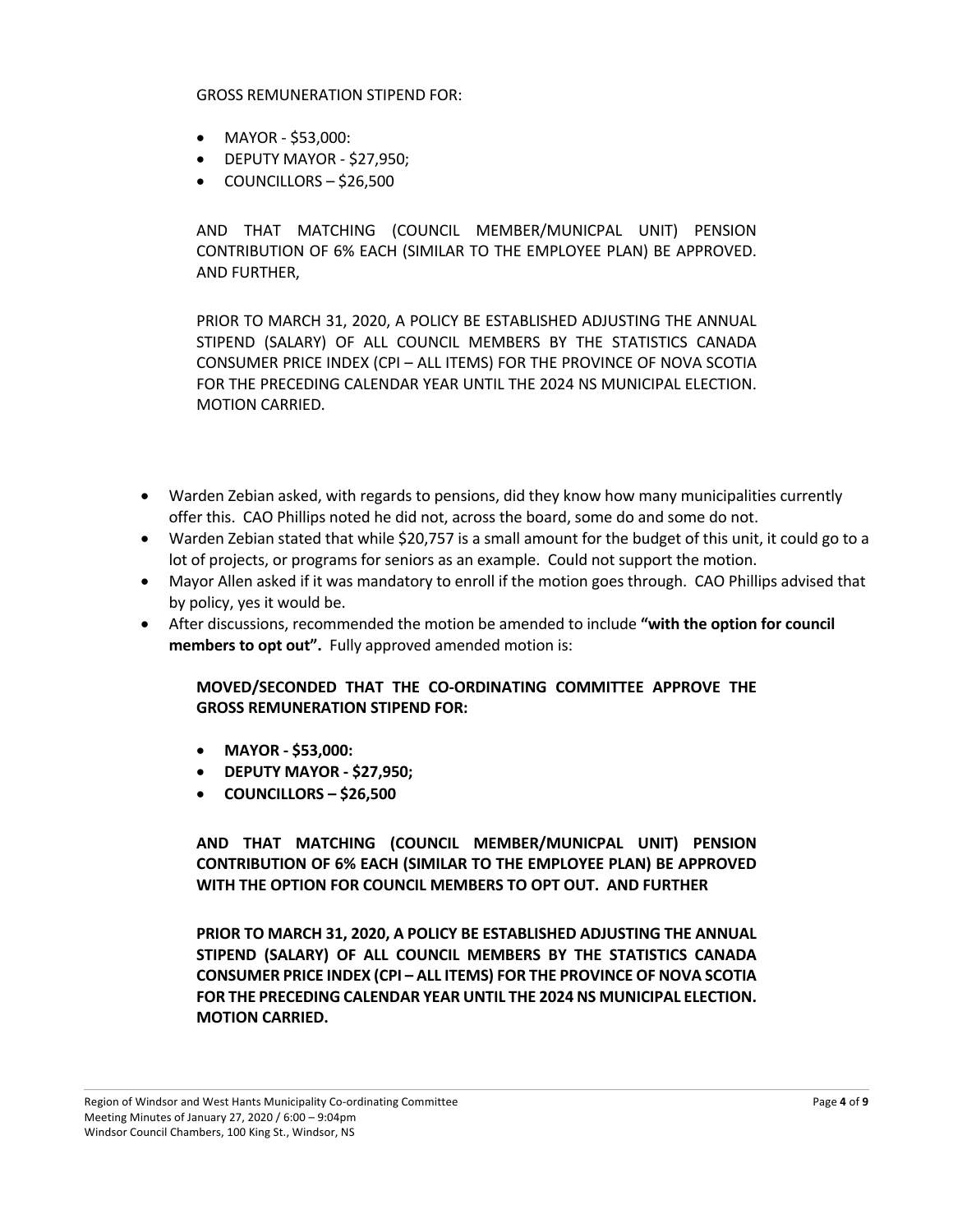- (c) Benefit Plan Merge Report
	- Ms. Rochon presented and noted the highlights for the Benefit Plan Merge report. Noted it was coming in front of the Co-ordinating Committee because it has cost implications for future years.
	- Co-ordinator Latimer asked for some clarity around how the different scenarios were presented in the report.

**MOVED/SECONDED THAT THE CO-ORDINATING COMMITTEE APPROVE THE BENEFIT PACKAGE FOR THE NEW REGION THROUGH MORNEAU SHEPELL AS PRESENTED IN SCENARIO 1, OPTION 2 FOR LIFE INSURANCE, AND OPTION 2 FOR LONG-TERM DISABILITY. MOTION CARRIED.**

- (d) Fire Services Report
	- CAO Phillips presented the Regional Fire Services Review Priorities/Recommendations report.
	- Noted there were 151 individual recommendations. Has met with the Chiefs to try and break it down to a smaller list that was more specific to Council and the Co-ordinating Committee.
	- Mayor Allen asked if there were any recommendations the report is recommending that the Fire Chiefs were strongly opposed to. CAO Phillips advised what they discussed in their meetings were the recommendations that were immediate. Did not feel there were any of the recommendations they were strongly opposed to.
	- Mayor Allen asked if the full time Manager of Protective Services was a new position. CAO Phillips advised that it was, that person would be the liaison for Fire Service, Police and EMO on a go forward basis.

**MOVED/SECONDED THAT THE CO-ORDINATING COMMITTEE APPROVE THE RECOMMENDED STATUS OF THE FOLLOWING RECOMMENDATIONS FROM THE NOVEMBER 2019 FIRE STUDY, "REGIONAL FIRE SERVICES REVIEW" AS DESCRIBED AND CATEGORIZED AS "IMMEDIATE" IN THE TABLE ATTACHED TO THIS REPORT:** 

**"NOT RECOMMENDED" – RECOMMENDATIONS 10, 61, 62, 65, 63, AND 64.** 

**"RECOMMENDED FOR ADOPTION" – RECOMMENDATIONS 7, 99, 1, 3, 13, 15, 122, AND 140.** 

**"RECOMMENDED ADOPTION IN PRINCIPLE" – RECOMMENDATIONS 6, 39, 107, 110, 111, 139, AND 145.** 

**"RECOMMENDED ADOPTION WITH REVISIONS" – RECOMMENDATIONS 9, 2, 59, AND 60. MOTION CARRIED.**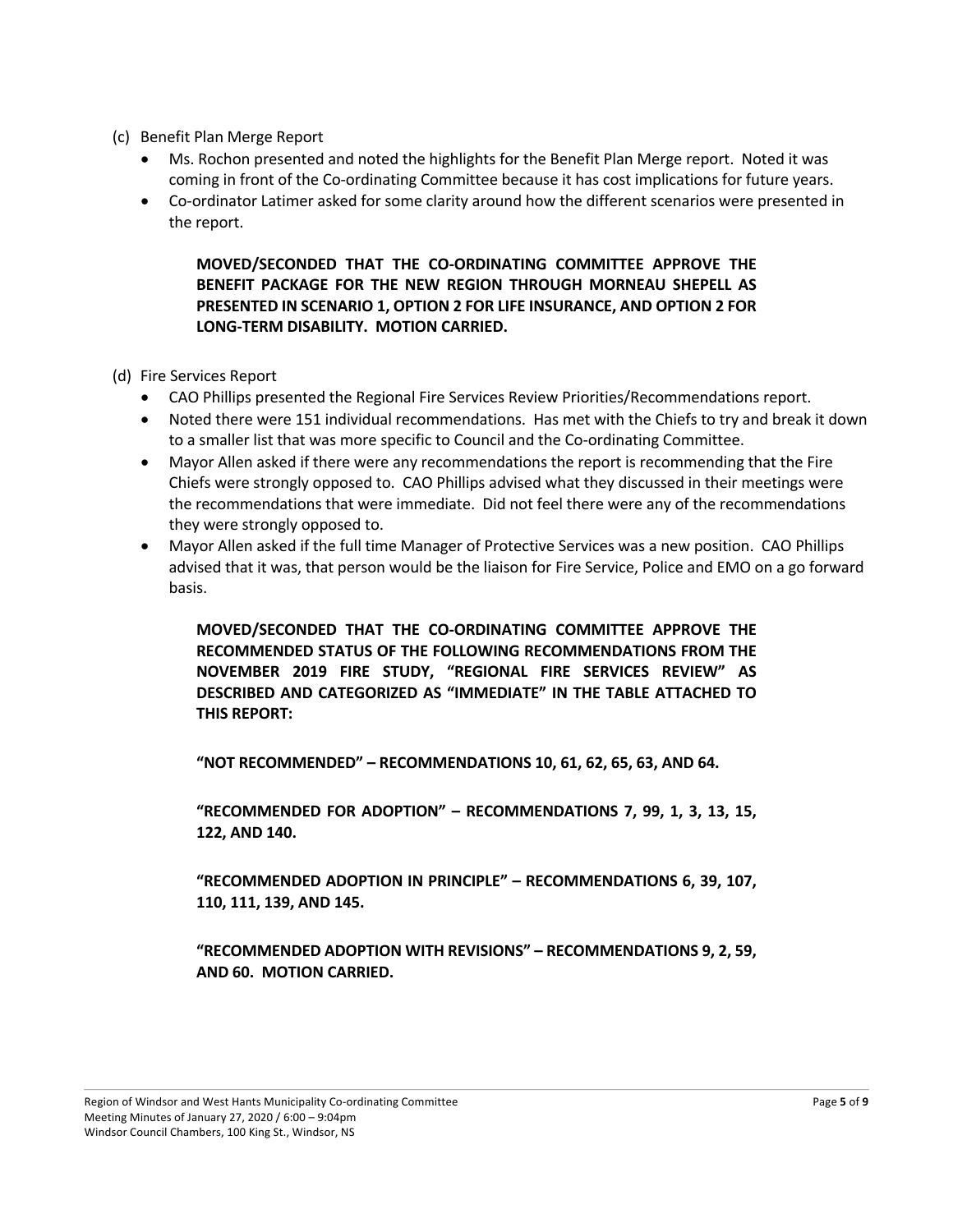- (e) RCMP Report Funding & Operational Plan
	- CAO Phillips presented and noted the highlights of the Provision of Policing Services Recommendation Report.
	- Noted that they recognize they are still working on an agreement for the RCMP through assistance with DMA&H, Department of Justice and Public Safety Canada.
	- At Mayor Allen's request, CAO Phillips provided additional information for clarity regarding item two in the recommendation, and how the changes would affect the infrastructure.
	- Deputy Murley generated a discussion on security and cost associated with maintaining specific requirements for the RCMP going forward with the recommended changes in the report.

**MOVED/SECONDED THAT THE CO-ORDINATING COMMITTEE ACCEPT AND CONDITIONALLY APPROVE THE FOLLOWING RECOMMENDATIOS AS DETAILED IN THE RCMP REPORT, "A PREFERRED FUTURE", DATED DECEMBER 2, 2019, SUBJECT TO A SUCCESSFUL NEGOTIATION OF A CONSOLIDATED POLICING SERVICES AGREEMENT OR AGREEMENTS WITH THE RCMP AS APPROVED BY THE CO-ORDINATING COMMITTEE PRIOR TO APRIL 1, 2020:**

**1. THE CO-LOCATION AND CONSOLIDAITON OF THE TWO EXISTING RCMP OFFICES AND ALL RCMP RESOURCES TO THE WINDSOR DISTRICT RCMP OFFICE AT 140 MORISON DRIVE, WINDSOR , NS (WEST HANTS BUSINESS PARK).** 

**2. CLOSURE OF THE TOWN RCMP OFFICE LOCATED AT 100 KING STREET, WINDSOR, NS, AND REDUCE THE CURRENT TOWN OFFICE FOOTPRINT TO A TWO-MEMBER WORKSPACE AS OUTLINED IN THE REPORT FOR A TRIAL PERIOD OF SIX (6) MONTHS EFFECTIVE APRIL 1, 2020.** 

**3. CONSOLIDATE THE POLICE ADVISORY BOARDS.** 

# **4. TRANSITION THE TOWN SUPERVISOR TO THE ROLE OF OPERATIONAL SYSTEMS ANALYST AS OUTLINED IN THE REPORT. MOTION CARRIED**

*Warden Zebian declared a conflict of interest for item 7(f) as noted in item two of the agenda.*

- (f) Post Consolidation Funding Request
	- CAO Phillips reviewed the Recommendation Report and noted the highlights in the report to the Committee members.
	- Mayor Allen asked if there would be an opportunity for this Committee or other elected officials to prioritize the list. CAO Phillips clarified that the initial list is not so much about specific projects, more about categories and capacity. There would not be an opportunity at this time unless it was desired.
	- Noted that if the Co-ordinating Committee wanted to endorse this list and then review it as a Coordinating Committee, at least Municipal Affairs knows there has been some discussions with respect to the ask.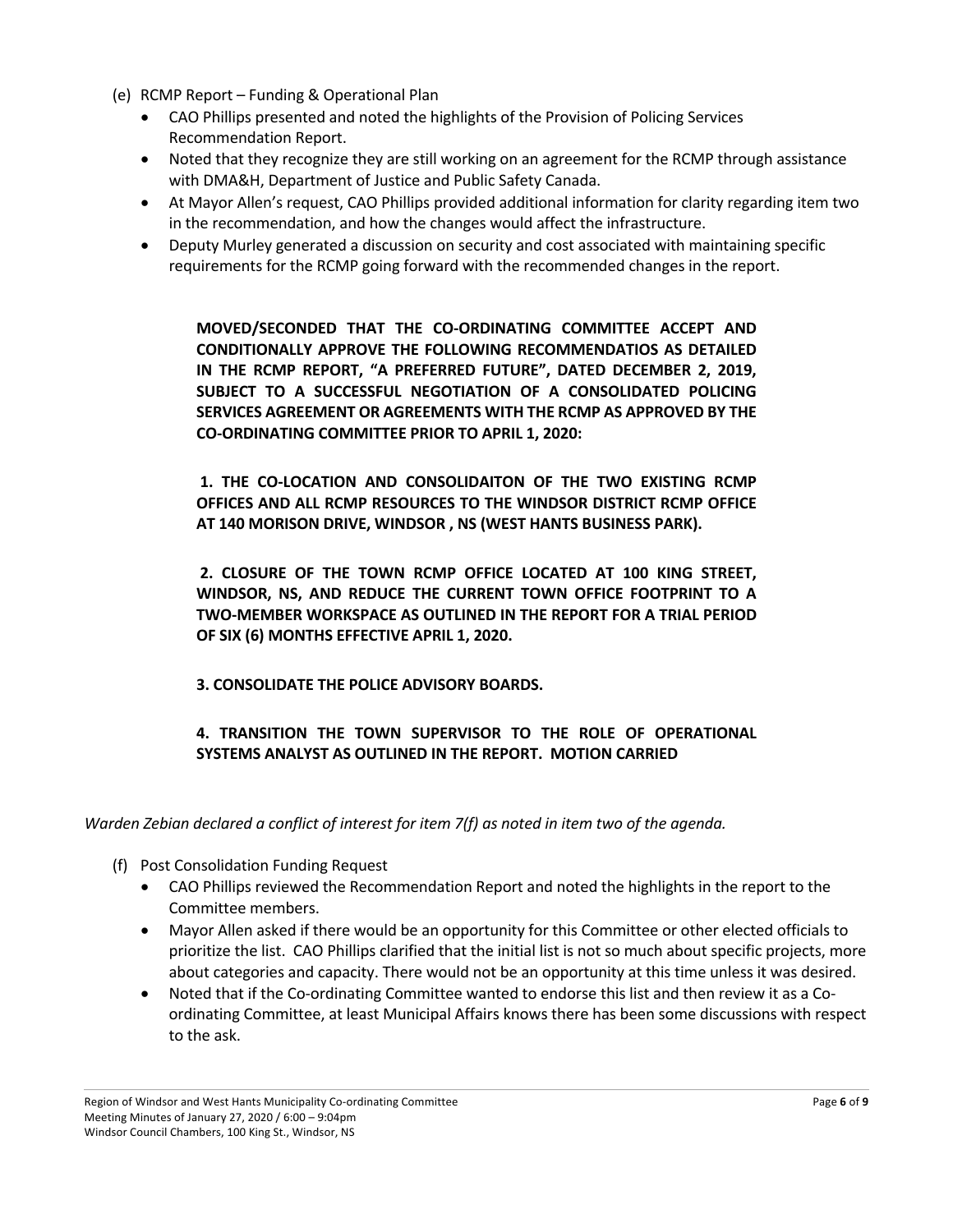- Mayor Allen stated that no one would know better than the elected officials what the priorities have been over the years.
- Deputy Warden Morton questioned whether \$50 million was enough, that Internet would cost \$30 million. Stated if they were asking, they might as well ask for everything, the worst that DMA&H could say is no. CAO Phillips added he did not feel this would be the only opportunity, whether it is another level of government or another funding source. The purpose of this list is to assist specifically some of the post consolidation cost they could perhaps layer.
- Co-ordinator Latimer noted it was important to recognize a few things. First, that DMA did reach out for a list of what some of the priorities for post consolidation might be. Second, to be prepared for the new Region at April 1, 2020. To come up with a list of items that would allow the new Regional Municipality coming and working together to identify areas they think are needed to invest in with the help and support of the Province. And third, no intention to be definitive or exhaustive about what the list might look like going forward but a good intent at this point.

**MOVED/SECONDED THAT THE CO-ORDINATING COMMITTEE ENDORSE THE FORMAL SUBMISSION OF THE ATTACHED POST CONSOLIDATION FUNDING REQUESTS FOR THE NOTED EXPENSES IMPACTING BOTH FUTURE OPERATING AND CAPITAL BUDGETS FOR THE NEW REGIONAL MUNICIPALITY.**

## **FURTHER,**

**IT IS NOTED THAT THE LIST OF ITEMS CATEGORIZED AS OPERATING OR CAPITAL RELATED EXPENDITURES REMAIN ADAPTABLE AND POTENTIALLY INTERCHANGEABLE WITH OTHER PROJECTS AS THE ASSET MANAGEMENT PLAN, BEING CARRIED OUT BY HATCH ENGINEERING, WILL PROVIDE FURTHER DETAILS AND PRIORITIZATION WARRANTING FURTHER CONSIDERATION FOR BUDGET(S). MOTION CARRIED.**

- (g) Appointment of Requested Officials
	- CAO Phillips presented the report for the Appointment of Requested Officials to the members of the Committee.

**MOVED/SECONDED IT IS RECOMMENDED THAT EFFECTIVE APRIL 1, 2020, THE CO-ORDINATING COMMITTEE APPOINT DOUG MACINNIS AND JANET REDDEN AS DEVELOPMENT OFFICERS FOR THE REGION OF WINDSOR AND WEST HANTS MUNICIPALITY IN ACCORDANCE WITH SECTION 7 (1) AND 7 (3) OF BILL 55 AND CLAUSE 191 (d) OF THE MGA. AND FURTHER,**

**IT IS RECOMMENDED THAT EFFECTIVE APRIL 1, 2020, THE CO-ORDINATING COMMITTEE APPOINT TIM LESLIE, JODY DEN HAAN AND TINA MCKAY AS BUILDING OFFICIALS FOR THE REGION OF WINDSOR AND WEST HANTS MUNICIPALITY IN ACCORDANCE WITH SECTION 7 (1) AND 7 (3) OF BILL 55 AND**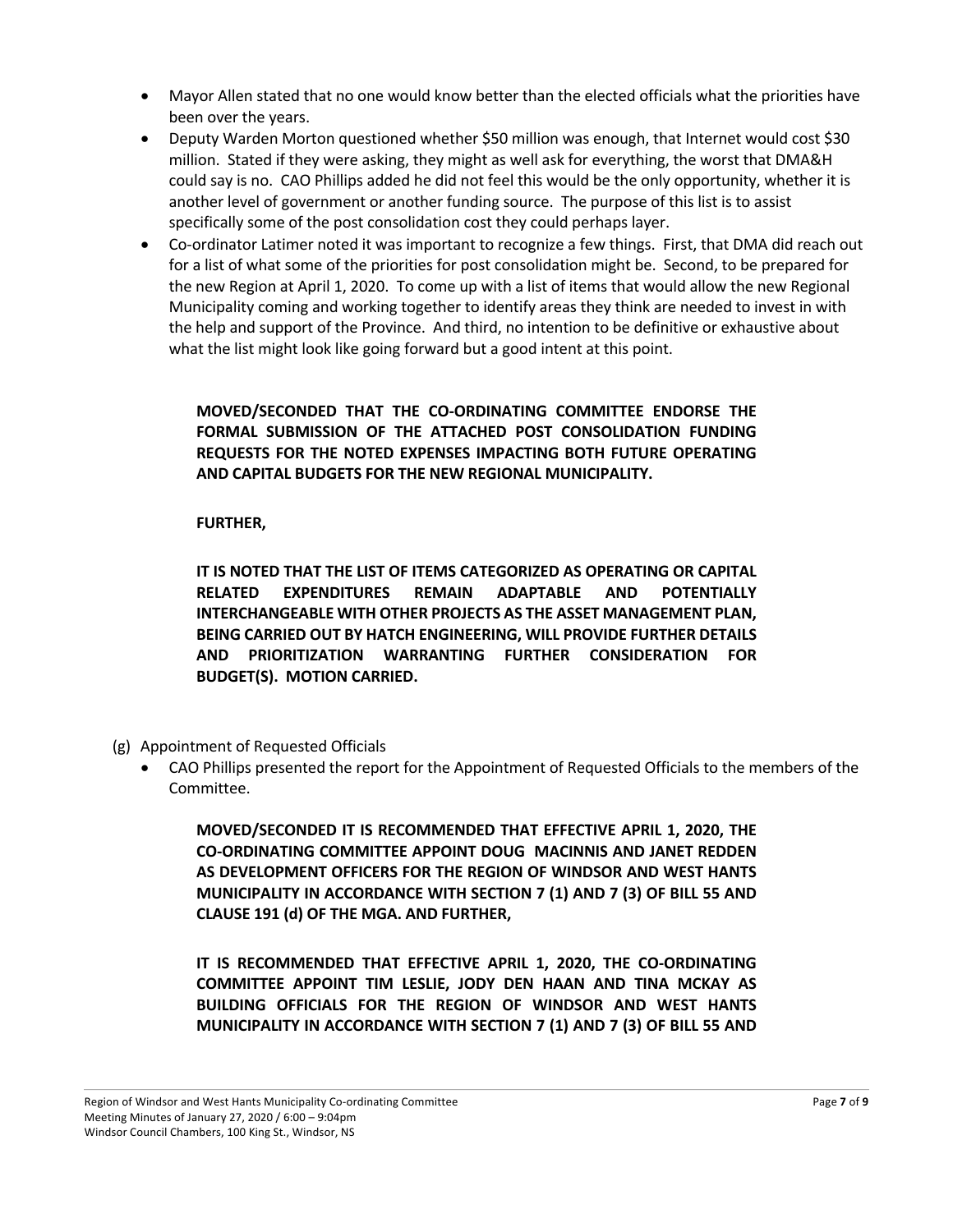**SECTION 5(2) OF THE BUILDING CODE ACT. AND FURTHER,**

**IT IS RECOMMENDED THAT EFFECTIVE APRIL 1, 2020, THE CO-ORDINATING COMMITTEE APPOINT TIM LESLIE, JODY DEN HAAN AND TINA MCKAY AS FIRE INSPECTORS FOR THE REGION OF WINDSOR AND WEST HANTS MUNICIPALITY IN ACCORDANCE WITH SECTION 7 (1) AND 7 (3) OF BILL 55 AND CLAUSE 19 (1) (b) OF THE FIRE SAFETY ACT.**

## (h) Quarterly Financial Report

- Ms. Rochon presented the quarterly report and reviewed the various categories of the budget with the Committee.
- Ms. Rochon noted she had a favorable call from CRA with regards to the HST tax exempt status. Advised she would bring forward more additional information within the next couple of meetings.
- Co-ordinator Latimer asked for clarification on the projected \$93,000 deficit, asked if it includes the unforeseen CRA ruling. Ms. Rochon confirmed that it did. Noted because it takes a while with CRA, she did not anticipate seeing anything resolved this fiscal.

# **MOVED/SECONDED THAT THE CO-ORDINATING COMMITTEE RECEIVE ALL OF THE REPORTS AND PLACE THEM ON FILE. MOTION CARRIED**

• Warden Zebian asked with regards to the potential deficit, if the CRA review is favorable but another year away, how would they fund the deficit in the meantime. Ms. Rochon indicated they would have to work with their funding partners to see what they could do, but potentially, they would have to carry it as a liability into the new Regional Government.

# **8. BILL 55, SECTION 12 ITEMS (if any)**

- (a) Engineering Services Willow St. Hantsport
	- CAO Laycock reviewed the report on Engineering Services with the members.
	- Mayor Allen noted that she is not familiar with a numbered company and asked if it would not be appropriate to put the name of the individual. CAO Laycock advised that you are awarding to a corporation, you are assigned a number when you incorporate your name.
	- Warden Zebian noted it was a very important project and it was important that it passes.

**MOVED/SECONDED THAT THE CO-ORDINATING COMMITTEE APPROVE THE AWARD OF A CONTRACT TO "3332892" NOVA SCOTIA LIMITED" FOR ENGINEERING SERVICES FOR WILLOW STREET, HANTSPORT, IN THE AMOUNT OF \$54,825 PLUS APPLICABLE TAXES AND CONTINGENCIES WITH FUNDS COMING FROM THE HANTSPORT INFRASTRUCTURE RESERVE. MOTION CARRIED.**